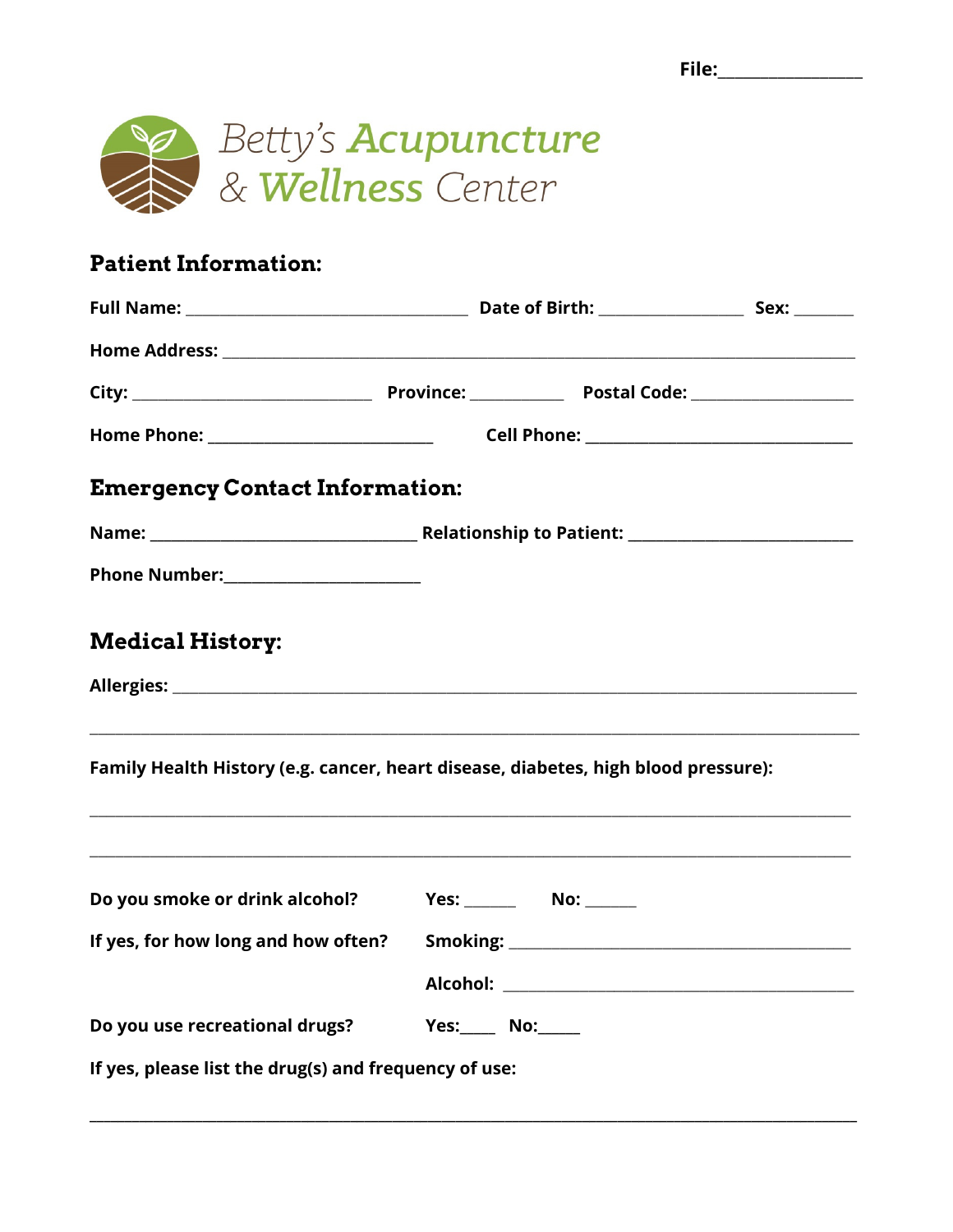| --<br>៶●<br>∼-<br><br>$ -$ |  |
|----------------------------|--|
|                            |  |

# Current Diagnosis & Health Conditions (please check all that apply):

| [ ] Asthma                                                                  | [ ] Diabetes     |                         | [ ] Cancer                                                                                                |  |
|-----------------------------------------------------------------------------|------------------|-------------------------|-----------------------------------------------------------------------------------------------------------|--|
| [ ] High Cholesterol                                                        |                  | [ ] High Blood Pressure | [ ] Arthritis                                                                                             |  |
| [ ] Heart Attack/Stroke                                                     | [ ] Osteoporosis |                         | [ ] Hepatitis (A/B/C)                                                                                     |  |
| $[$ ] HIV/AIDS                                                              |                  |                         |                                                                                                           |  |
|                                                                             |                  |                         |                                                                                                           |  |
|                                                                             |                  |                         | Are you currently undergoing treatment from other healthcare providers? If so, please list                |  |
|                                                                             |                  |                         | Are you taking any medication (prescriptions, over-the-counter, herbal etc)? If so, please                |  |
| past motor vehicle accidents with lingering effects, sports injuries etc.): |                  |                         | Other health concerns that we should be aware of (e.g. recent surgeries or hospital stays,                |  |
| Are you pregnant? Yes:___________ No:____________ Unsure:______ N/A:_______ |                  |                         |                                                                                                           |  |
|                                                                             |                  |                         |                                                                                                           |  |
| How did find or hear about Betty's Acupuncture and Wellness Center?         |                  |                         |                                                                                                           |  |
|                                                                             |                  |                         | <b>Pulse:</b> _____________________(for practitioner) <b>Tongue:</b> __________________(for practitioner) |  |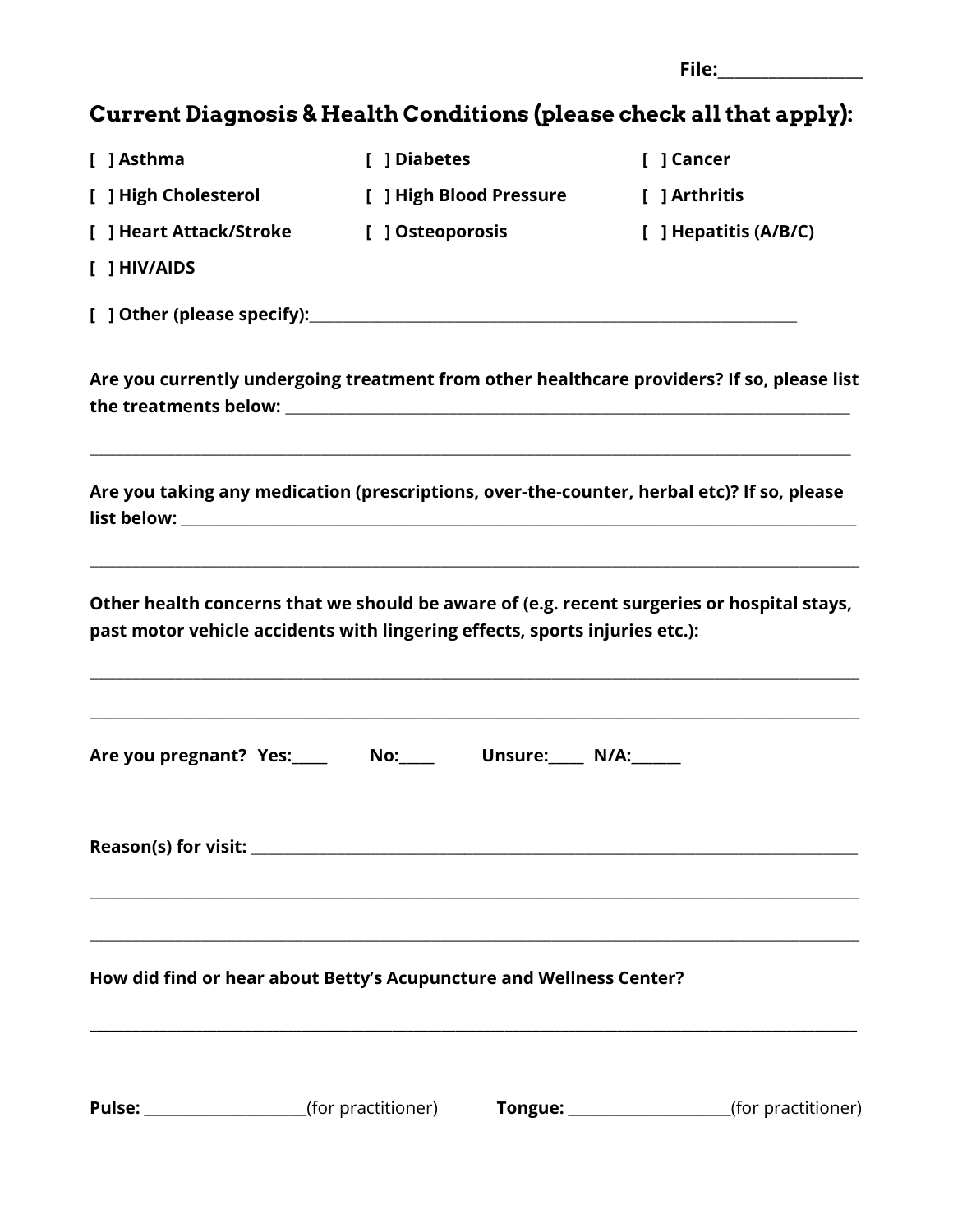| --<br>-- |  |
|----------|--|
|          |  |

### According to your current health condition, we may use one or several of the following treatments to help you:

| Acupuncture             | <b>Drops of Blood Release</b> | <b>Seven-star Needles</b>      |
|-------------------------|-------------------------------|--------------------------------|
| <b>Needles</b>          | <b>Tuina Massage</b>          | <b>Chinese Herbal Medicine</b> |
| <b>Auricular Points</b> | <b>Cupping</b>                | Guasha                         |

### The following reactions may occur:

- Some patients may feel slightly drowsy after treatment although most patients are still able to operate a vehicle. However, we recommend that the patient remain in the clinic until they feel completely focused or arrange other methods of transportation.
- Cupping will cause bruising or swelling. The swelling typically goes down within a day. Bruising will usually disappear within one week; some individuals may require more than a week. During the procedure, cupping will cause some minor pain/discomfort in the first few minutes which generally subsides completely. Bruises resulting from cupping may be slightly tender for the first couple of days but will usually not cause extended discomfort.
- Some patients (in rare cases) may feel more pain after Chinese Tuina massage upon the first visit. This will usually subside with further treatments.
- After Blood Release or Seven-star Needles treatment, there will be some small spots of bruising or some superficial pain. Minor, non-permanent scarring may also occur.
- Some individuals may get diarrhea after taking certain Chinese herbal medicine (with the exception of elimination herbal medicines which are expected to cause diarrhea). This is a normal reaction from the body trying to self-adjust during the first or second day after consumption.

## IMPORTANT NOTE:

- Please let us know prior to treatment if you are in a hungry state. It is strongly recommended that you have eaten before commencing treatment. Low blood sugar levels may cause unwanted side effects during treatment such as headache, dizziness, lightheadedness and/or fainting.
- Please also let us know prior to treatment if you have a fear of needles. Certain treatments make use of needles and it is important that the practitioner is aware in case any unwanted side effects occur (e.g. light-headedness, dizziness, fainting).

### Patient Informed Consent:

#### I hereby state that I have spoken with my Traditional Chinese Medicine practitioner about the details of my treatment and assessment and am aware of the following:

- Certain treatments of Traditional Chinese Medicine may include the use of single-use sterile needles to penetrate the skin.
- I understand that adverse side effects of treatments may occur (usually temporary) and are not limited to: minor pain, soreness, drowsiness, light-headedness, bleeding, discolouration, bruising,